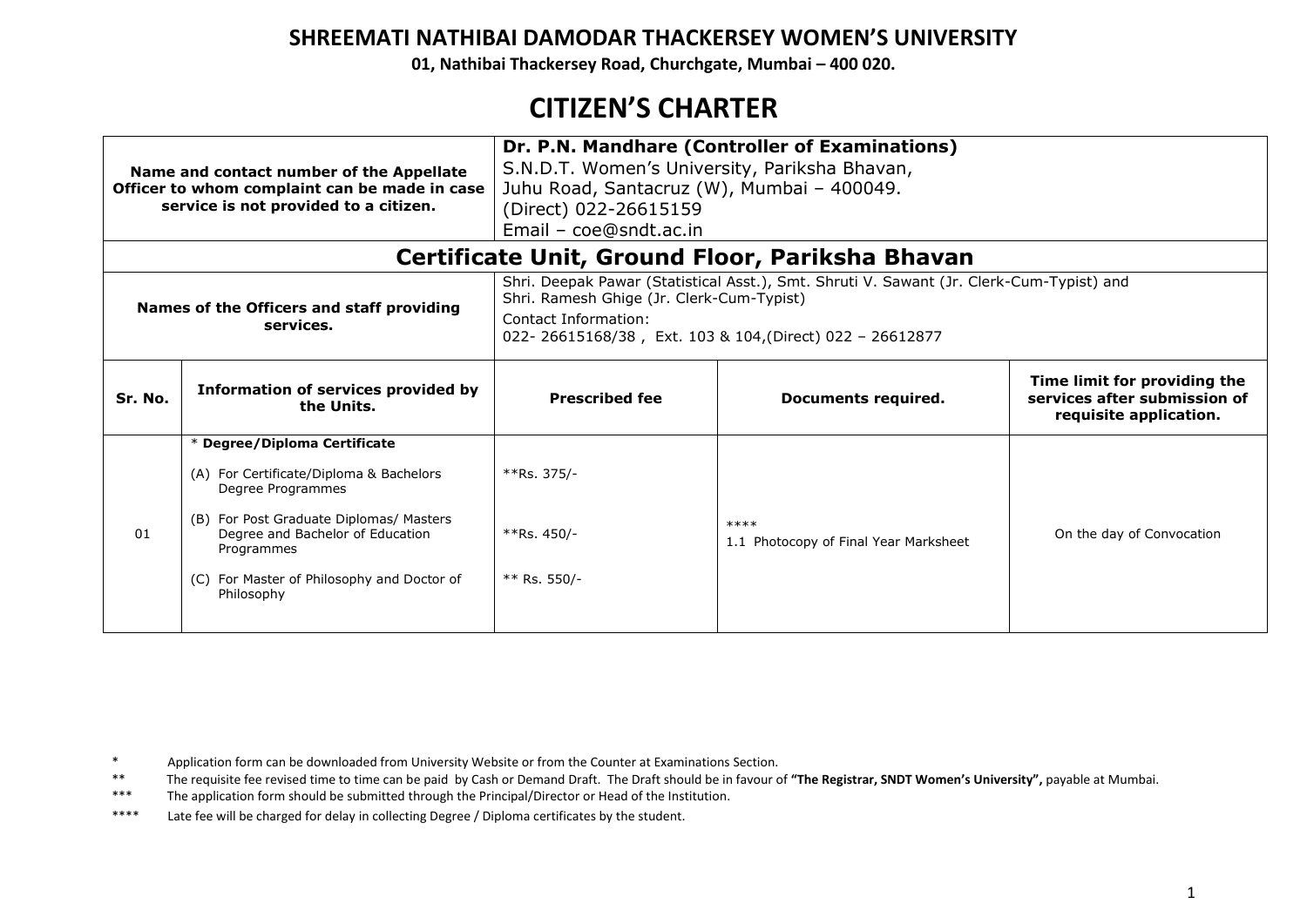**01, Nathibai Thackersey Road, Churchgate, Mumbai – 400 020.**

### **CITIZEN'S CHARTER**

|    | *Correction in Degree/Diploma Certificate<br>(application need to be forwarded within<br>6 months after the convocation) |              |                                                                                                                                           |          |  |
|----|--------------------------------------------------------------------------------------------------------------------------|--------------|-------------------------------------------------------------------------------------------------------------------------------------------|----------|--|
| 02 | (A) For Certificate/Diploma & Bachelors<br>Degree Programmes                                                             | **Rs. 375/-  | 2.1 Photocopy of Degree/Diploma<br>Certificate                                                                                            |          |  |
|    | (B) For Post Graduate Diplomas/ Masters<br>Degree and Bachelor of Education<br>Programmes                                | **Rs. 450/-  | 2.2 Photocopy of corrected marksheet                                                                                                      |          |  |
|    | (C) For Master of Philosophy and Doctor of<br>Philosophy                                                                 | ** Rs. 550/- |                                                                                                                                           |          |  |
|    |                                                                                                                          |              | 3.1 Photocopy of Final Year Marksheet                                                                                                     |          |  |
| 03 | *Duplicate Degree/Diploma Certificate                                                                                    | **Rs. 750/-  | 3.2 Affidavit on stamp paper of Rs. 100/-<br>non judicial stamp paper                                                                     | 01 Month |  |
| 04 | *Migration Certificate                                                                                                   | **Rs. 255/-  | 4.1 Photocopy of Marksheet                                                                                                                | 10 Days  |  |
|    |                                                                                                                          |              | 4.2 Photocopy of Leaving Certificate /<br><b>Transfer Certificate</b>                                                                     |          |  |
|    |                                                                                                                          |              | 5.1 Photocopy of Marksheet                                                                                                                |          |  |
| 05 | * Confirmation of Migration Certificate /<br><b>Duplicate Migration Certificate</b>                                      | **Rs. 255/-  | 5.2 Photocopy of Leaving Certificate /<br><b>Transfer Certificate</b>                                                                     |          |  |
|    |                                                                                                                          |              | 5.3 Affidavit for loss of original Migration<br>Certificate to be prepared on a Stamp<br>Paper of Rs.100/- (non judicial Stamp<br>Paper). | 10 Days  |  |
|    |                                                                                                                          |              | 6.1 The details about examination, year,<br>seat number etc. are compulsory need<br>to be provided.                                       |          |  |
| 06 | *Duplicate Marksheet                                                                                                     | **Rs. 150/-  | 6.2 Affidavit for loss of original marksheet<br>to be prepared on a Stamp Paper of<br>Rs.100/- (non judicial Stamp Paper)                 | 10 Days  |  |

\* Application form can be downloaded from University Website or from the Counter at Examinations Section.<br>\*\* The provisite foe rovised time to time can be paid by Cash or Domand Draft. The Draft should be in favour o

\*\* The requisite fee revised time to time can be paid by Cash or Demand Draft. The Draft should be in favour of "The Registrar, SNDT Women's University", payable at Mumbai.<br>\*\*\* The application form should be submitted thro

The application form should be submitted through the Principal/Director or Head of the Institution.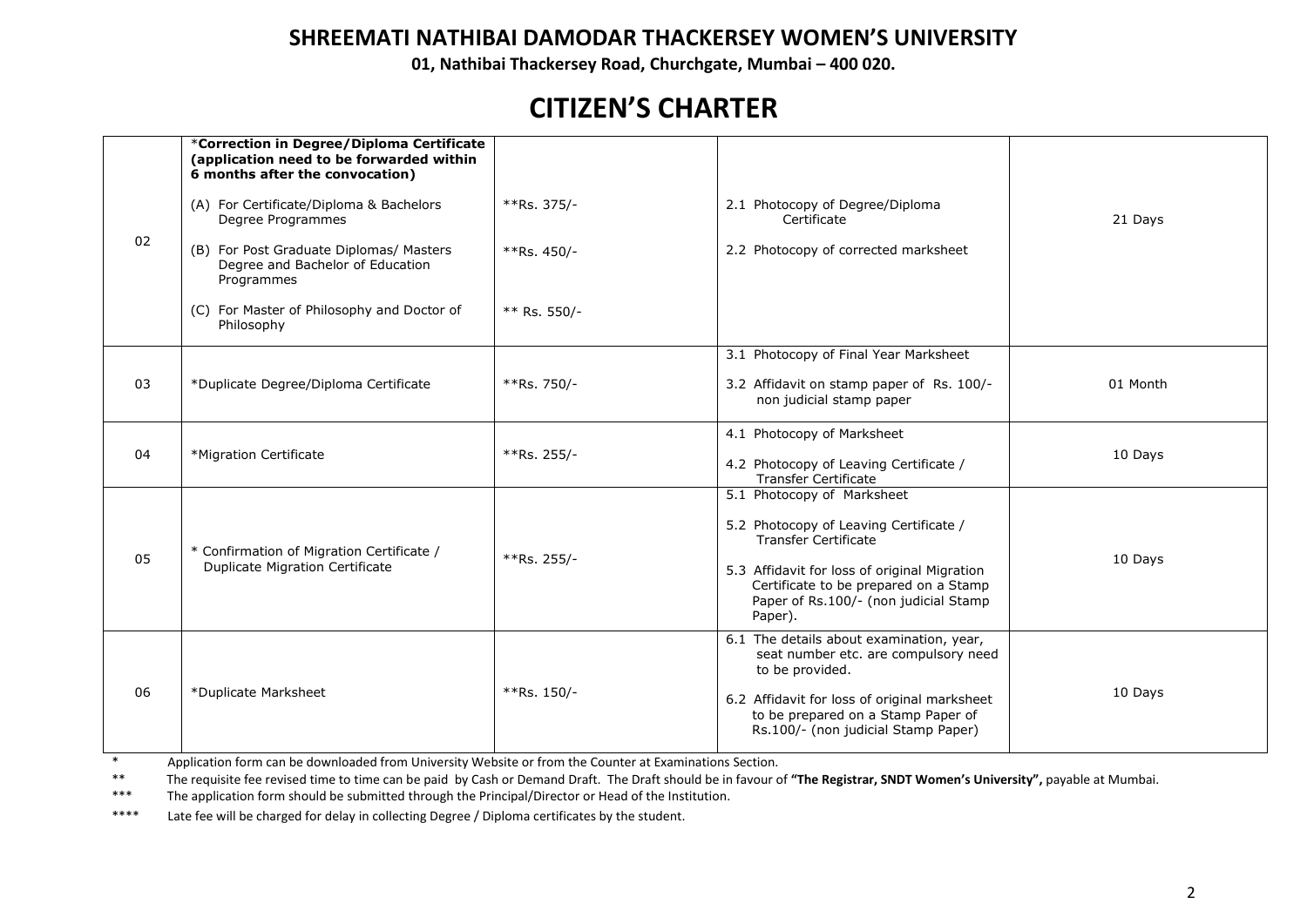**01, Nathibai Thackersey Road, Churchgate, Mumbai – 400 020.**

## **CITIZEN'S CHARTER**

| 07 | *Passing Certificate                                                             | **Rs. $150/-$ | 7.1 Photocopy of Final year Marksheet                                                                                                               | 10 Days                                                                   |
|----|----------------------------------------------------------------------------------|---------------|-----------------------------------------------------------------------------------------------------------------------------------------------------|---------------------------------------------------------------------------|
| 08 | * Provisional Passing Certificate                                                | $*Rs. 150/-$  | 8.1 Photocopy of Final year Marksheet                                                                                                               | 10 Days                                                                   |
| 09 | *Merit Certificate                                                               | **Rs. $150/-$ | 9.1 Only for Merit Rankers and Prize<br>Winner students                                                                                             | Once in a year at the time of<br>convocation<br>On request within 10 Days |
| 10 | *Rank Certificate                                                                | $*Rs. 150/-$  | 10.1<br>Photocopy of Final Year Marksheet<br>Photocopy of Press copy duly<br>10.2<br>attested by the College Institution<br>/University Department. | 10 Days                                                                   |
| 11 | *Percentage Certificate                                                          | $*Rs. 150/-$  | Photocopy of Final year Marksheet<br>11.1                                                                                                           | 07 Days                                                                   |
| 12 | *Transfer Certificate<br>(only for students of Centre for Distance<br>Education) | $*Rs. 150/-$  | 12.1<br>Photocopy of Marksheet issued by<br>Centre for Distance Education                                                                           | 07 Days                                                                   |
| 13 | *Attempt Certificate                                                             | **Rs. $150/-$ | Photocopies of all previous<br>13.1<br>marksheets                                                                                                   | 07 Days                                                                   |
| 14 | *Medium of Instruction                                                           | **Rs. $150/-$ | 14.1<br>Photocopy of Marksheet                                                                                                                      | 07 Days                                                                   |

\* Application form can be downloaded from University Website or from the Counter at Examinations Section.<br>\*\* The provisite foe rovised time to time can be paid by Cash or Domand Draft. The Draft should be in favour o

\*\* The requisite fee revised time to time can be paid by Cash or Demand Draft. The Draft should be in favour of "The Registrar, SNDT Women's University", payable at Mumbai.<br>\*\*\* The application form should be submitted thro

The application form should be submitted through the Principal/Director or Head of the Institution.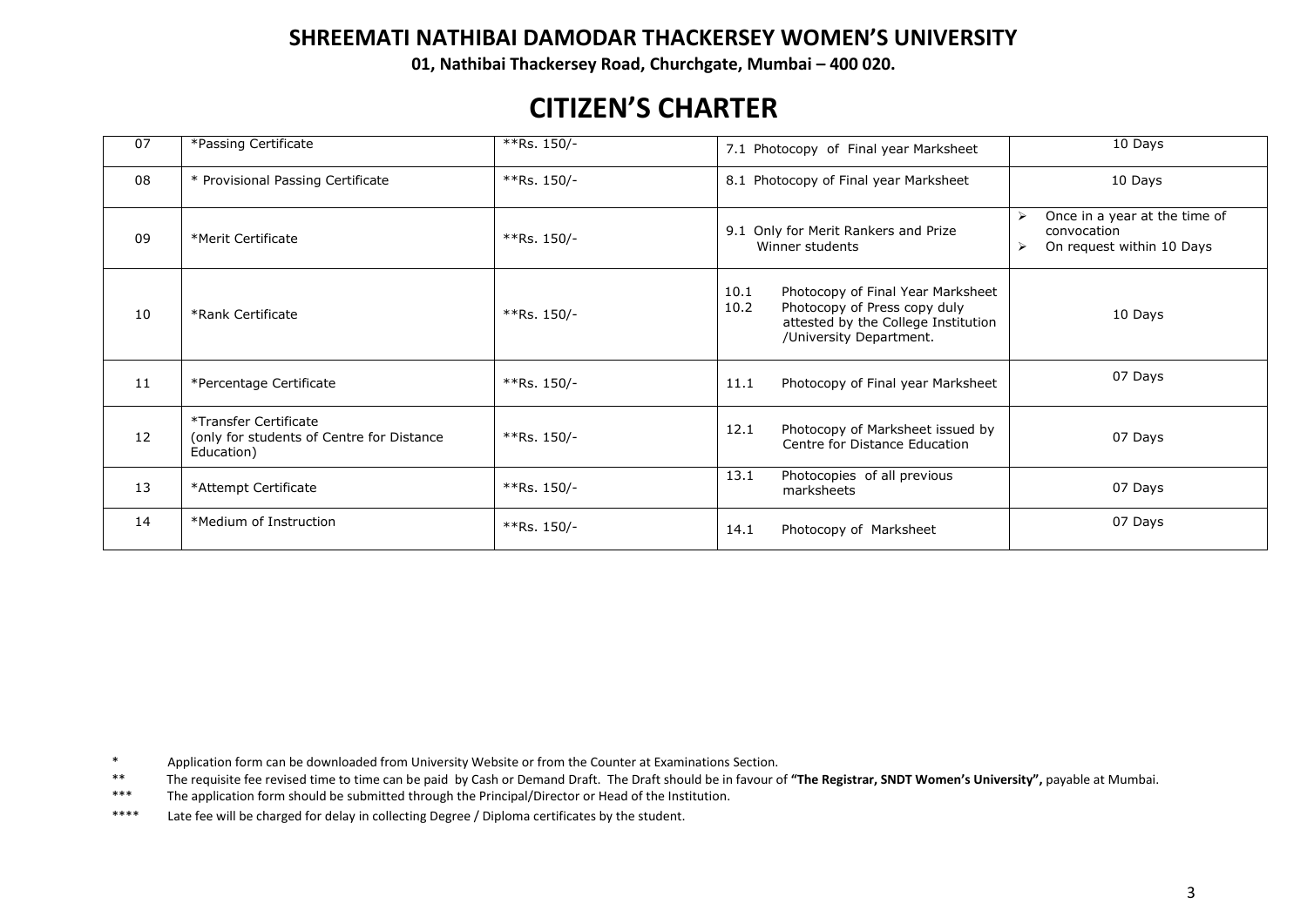**01, Nathibai Thackersey Road, Churchgate, Mumbai – 400 020.**

# **CITIZEN'S CHARTER**

| Dr. P.N. Mandhare (Controller of Examinations)<br>S.N.D.T. Women's University, Pariksha Bhavan,<br>Name and contact number of the Appellate<br>Juhu Road, Santacruz (W), Mumbai - 400049.<br>Officer to whom complaint can be made in case<br>service is not provided to a citizen.<br>(Direct) 022-26615159<br>Email - coe@sndt.ac.in<br>Certificate Unit, Ground Floor, Pariksha Bhavan<br>Shri. Deepak Pawar (Statistical Asst.), Smt. Shruti V. Sawant (Jr. Clerk-Cum-Typist) and |                                                                                                               |                                                                                                                               |              |                                                                                                                                                                      |                                                                                        |
|---------------------------------------------------------------------------------------------------------------------------------------------------------------------------------------------------------------------------------------------------------------------------------------------------------------------------------------------------------------------------------------------------------------------------------------------------------------------------------------|---------------------------------------------------------------------------------------------------------------|-------------------------------------------------------------------------------------------------------------------------------|--------------|----------------------------------------------------------------------------------------------------------------------------------------------------------------------|----------------------------------------------------------------------------------------|
| Names of the Officers and staff providing<br>services.                                                                                                                                                                                                                                                                                                                                                                                                                                |                                                                                                               | Shri. Ramesh Ghige (Jr. Clerk-Cum-Typist)<br>Contact Information:<br>022-26615168/38, Ext. 103 & 104, (Direct) 022 - 26612877 |              |                                                                                                                                                                      |                                                                                        |
| Sr. No.                                                                                                                                                                                                                                                                                                                                                                                                                                                                               | <b>Information of services provided by</b><br>the Units.                                                      | <b>Prescribed fee</b><br>Documents required.                                                                                  |              |                                                                                                                                                                      | Time limit for providing the<br>services after submission of<br>requisite application. |
|                                                                                                                                                                                                                                                                                                                                                                                                                                                                                       |                                                                                                               |                                                                                                                               |              | Authentication / Verification of Transcript and Educational Documents                                                                                                |                                                                                        |
| 15                                                                                                                                                                                                                                                                                                                                                                                                                                                                                    | *Educational Institutes / Government<br>establishments within India                                           | $**$ Rs.500/- (for two sets)<br>**Rs. 200/-will be charged for<br>every additional set                                        | 15.1<br>15.2 | Original Letter issued by the<br>educational Institute<br>Photocopies of the educational<br>qualification for which<br>authentication /verification is<br>sought.    | 07 Days                                                                                |
| 16                                                                                                                                                                                                                                                                                                                                                                                                                                                                                    | *Foreign Universities/Countries/Consulates/<br>Private / HRD & Corporate Sector (within and<br>outside India) | **Rs. $1500/-$ for two sets)<br>**Rs. 200/- will be charged for<br>every additional set                                       | 16.1<br>16.2 | Original letter issued by the<br>concerned organizations.<br>Photocopies of the educational<br>qualification for which<br>authentication/ verification is<br>sought. | 07 Days                                                                                |
| 17                                                                                                                                                                                                                                                                                                                                                                                                                                                                                    | *Transcript Verification/Authentication                                                                       | **Rs. 1000/-<br>**Rs. 200/-will be charged for<br>every additional set                                                        | 17.1         | Set of Original Transcript issued<br>by the College / University<br>Departments                                                                                      | 07 Days                                                                                |

\* Application form can be downloaded from University Website or from the Counter at Examinations Section.<br>\*\* The provisite foe rovised time to time can be paid by Cash or Domand Draft. The Draft should be in favour o

\*\* The requisite fee revised time to time can be paid by Cash or Demand Draft. The Draft should be in favour of "The Registrar, SNDT Women's University", payable at Mumbai.<br>\*\*\* The application form should be submitted thro

The application form should be submitted through the Principal/Director or Head of the Institution.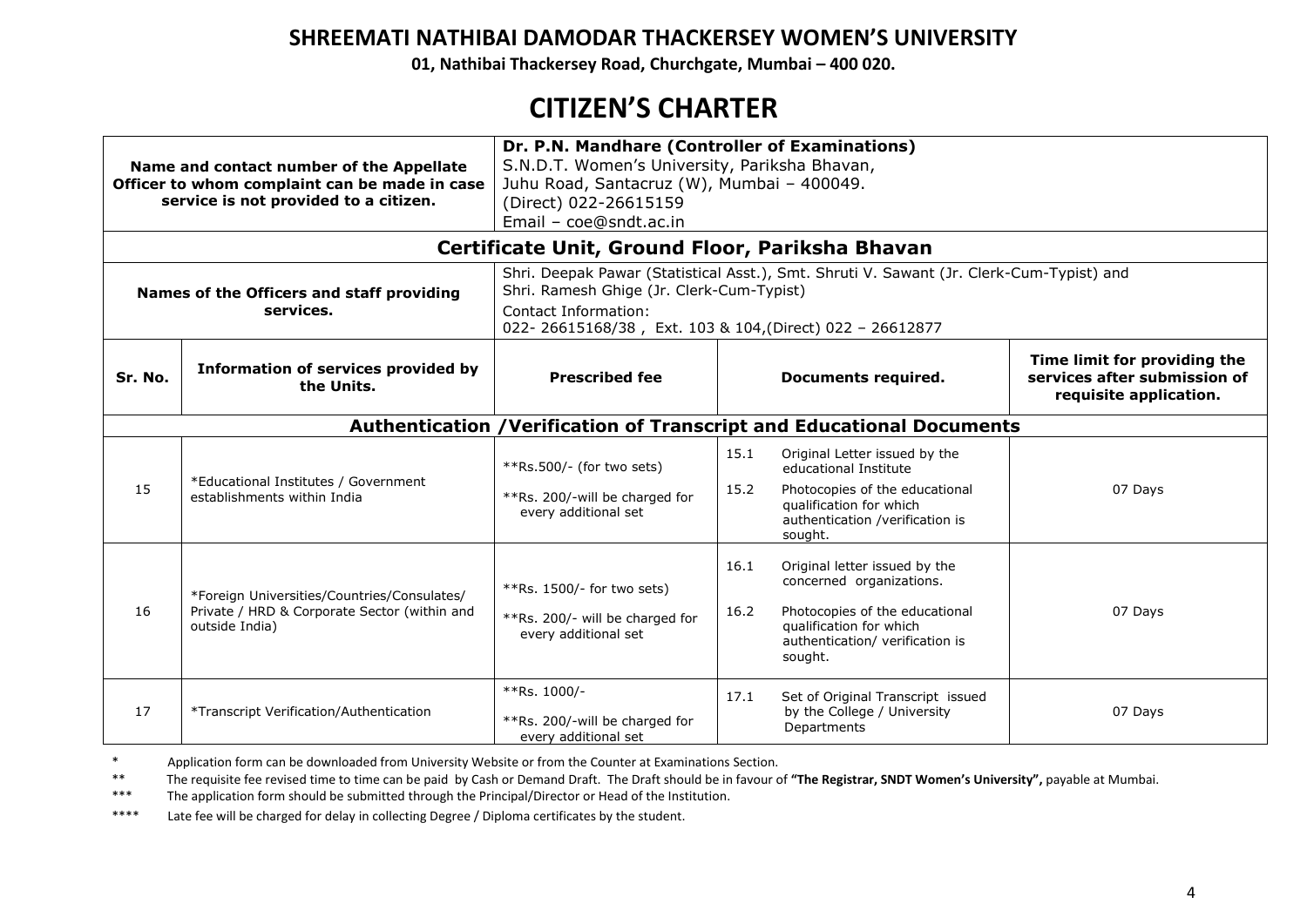**01, Nathibai Thackersey Road, Churchgate, Mumbai – 400 020.**

# **CITIZEN'S CHARTER**

|           | Name and contact number of the Appellate<br>Officer to whom complaint can be made in case<br>service is not provided to a citizen.                                                                                                                                                                                                                                                                                                    | Dr. P.N. Mandhare (Controller of Examinations)<br>S.N.D.T. Women's University, Pariksha Bhavan,<br>Juhu Road, Santacruz (W), Mumbai - 400049.<br>(Direct) 022-26615159<br>Email - coe@sndt.ac.in |                                                                  |                                                          |  |
|-----------|---------------------------------------------------------------------------------------------------------------------------------------------------------------------------------------------------------------------------------------------------------------------------------------------------------------------------------------------------------------------------------------------------------------------------------------|--------------------------------------------------------------------------------------------------------------------------------------------------------------------------------------------------|------------------------------------------------------------------|----------------------------------------------------------|--|
|           | B.A. /B.Com Unit, Technology Unit, Home Science Unit, Education Unit - First Floor, Pariksha Bhavan                                                                                                                                                                                                                                                                                                                                   |                                                                                                                                                                                                  |                                                                  |                                                          |  |
|           |                                                                                                                                                                                                                                                                                                                                                                                                                                       | B.A. / B.Com Unit                                                                                                                                                                                | - Smt. Ravikala Shettigar (Head Clerk) : 022 - 26611595 (Direct) |                                                          |  |
|           | Names of the Officers and staff providing                                                                                                                                                                                                                                                                                                                                                                                             | <b>Education &amp; Home Science Unit - Shri. Pankaj Solanki (Head Clerk)</b><br>: 022-26603322 (Direct)                                                                                          |                                                                  |                                                          |  |
| services. |                                                                                                                                                                                                                                                                                                                                                                                                                                       | <b>Technology Unit</b>                                                                                                                                                                           | - Shri. Kamalakar Jadhav (Head Clerk)                            | $: 022 - 26615985$ (Direct) &<br>022 - 26612265 (Direct) |  |
| 18        | *Photocopy of Answerbook<br>The student may apply for Photocopy of<br>answerbook(s) in prescribed format to the<br>Controller of Examinations, within the period<br>of 15 days from the date of declaration of<br>result, of the concerned examination.                                                                                                                                                                               | **Rs.150/- Per Answerbook                                                                                                                                                                        | $***$<br>18.1<br>Photocopy of Marksheet                          | 07 Days                                                  |  |
| 19        | <b>*Verification of Marks</b><br>The student may apply for verification of<br>marks in prescribed format to the Controller of<br>Examinations, within the period of 08 days<br>from the date of declaration of result of the<br>concerned examination.<br>(A) Provided that, the student applying for<br>verification will not be eligible for applying<br>for revaluation in the same head or heads<br>of the University Examination | **Rs.30/- Per Paper                                                                                                                                                                              | $***$<br>19.1<br>Photocopy of Marksheet                          | 07 Days                                                  |  |

<sup>\*</sup> Application form can be downloaded from University Website or from the Counter at Examinations Section.<br>\*\* The provisite foe rovised time to time can be paid by Cash or Domand Draft. The Draft should be in favour o

<sup>\*\*</sup> The requisite fee revised time to time can be paid by Cash or Demand Draft. The Draft should be in favour of "The Registrar, SNDT Women's University", payable at Mumbai.<br>\*\*\* The application form should be submitted thro

The application form should be submitted through the Principal/Director or Head of the Institution.